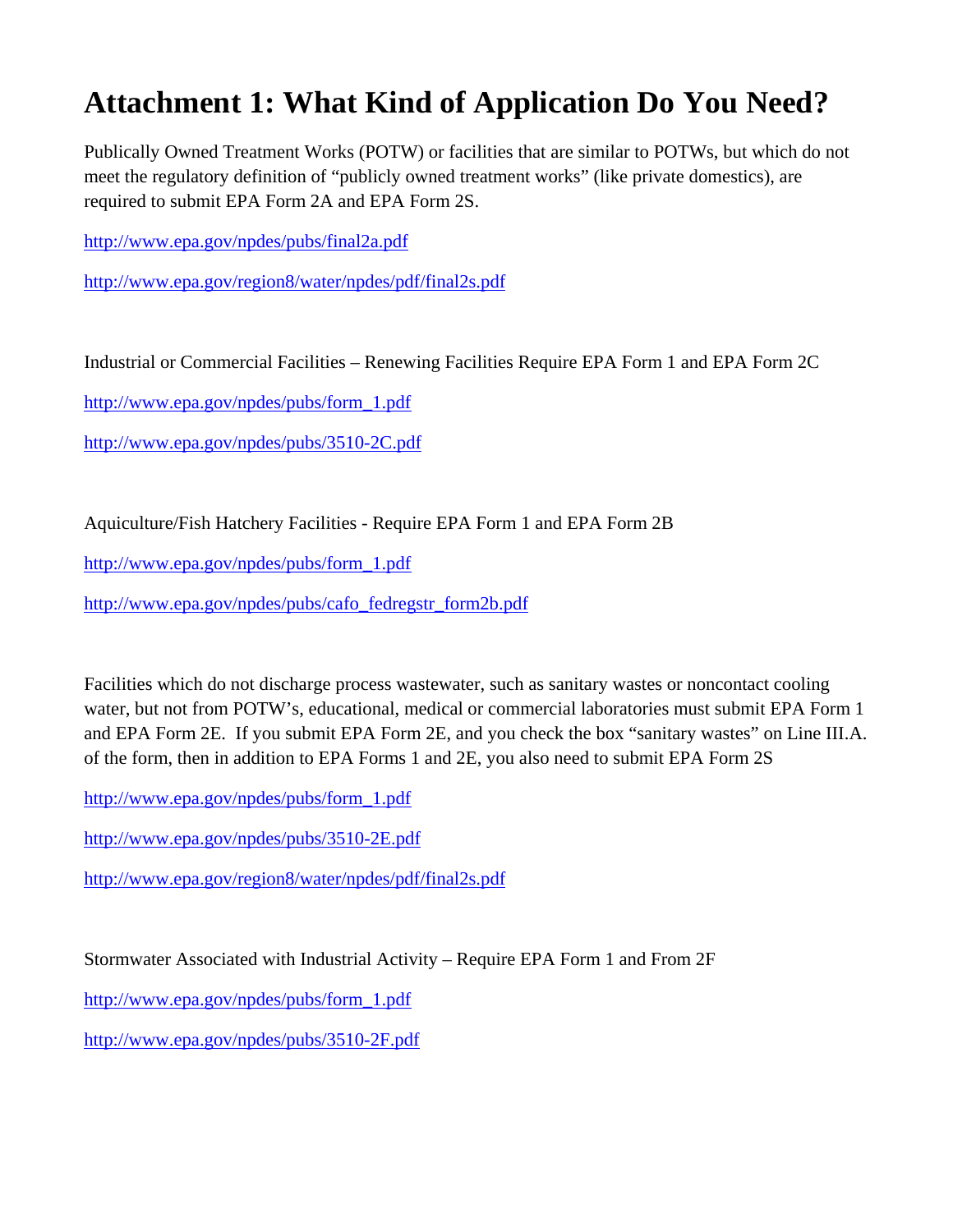# **Attachment 2: Application Data Frequently Asked Questions?**

- 1. **What test methods must be used?** Analysis for NPDES permit applications must be done according to an EPA-approved test method at 40 CFR 136, unless otherwise specified.
- 2. **What is the minimum level of test sensitivity?** The test method chosen must be capable of detection down to the Minimum Quantification Levels (MQL's) in Attachment 4. If you report "less than" or "not detected" at a level greater than the MQL for that parameter, you will either be required to submit additional information at the appropriate MQL or evaluation of the need for permit limits may be made assuming your discharge contains pollutants at your reported detection limit.
- 3. **Is there an advantage to supplying more than the minimum number of samples?** Yes, larger data sets provide more statistically defensible information on the variability of the pollutants in your discharge and may allow EPA to rule out the need for a permit limit for a particular parameter. Smaller data sets require larger statistical multipliers than larger ones. For example, a single data set may require a multiplier greater than 6 to account for variability, whereas a data set of 10 samples could be as low as 1.7. Significant reduction of the statistical multiplier occurs as the data set is greater than 5 data points.
- 4. **Can I use previously collected data for the application**? Application data must be representative of current discharges. Facilities that submit EPA Form 2C may not include data older than three (3) years from the time of application. Facilities that submit EPA Form 2A may not include data that is older than four and one-half (4-½) years from time of the application. You can also use data from monitoring required under your current permit for your application providing they meet the timeframe requirement noted above.
- 5. **Are there any guidelines on how far apart samples should be taken for applications?** Yes, publically owned treatment works (POTWs) must provide at a minimum, data from at least three samples. At least two of the samples used to complete the effluent testing information questions must have been taken no fewer than four (4) months and no more than eight (8) months apart. This requirement assures that two (2) samples will be analyzed in different climate seasons. For example, if your permit application is due to EPA September 30th, you could take one sample in January, the second sample in May, and the third sample in July of the year the application is due.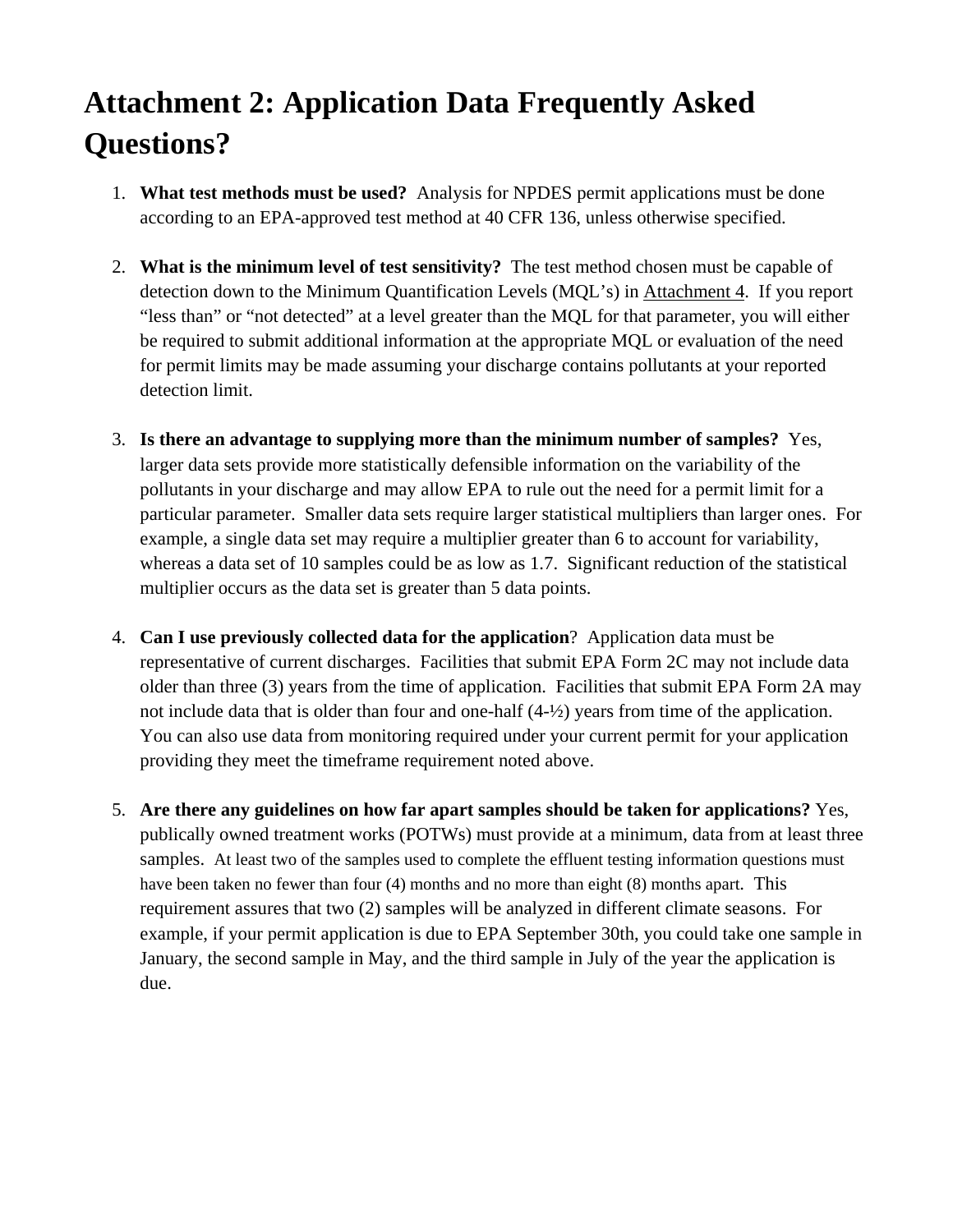## **Attachment 3: Minimum Quantification Levels (MQLs)**

The following Minimum Quantification Levels (MQL's) are to be used for reporting pollutant data for NPDES permit applications and/or compliance reporting.

| <b>MQL</b><br>$\mu$ g/l | <b>POLLUTANTS</b>              | <b>MQL</b><br>$\mu$ g/l                     |
|-------------------------|--------------------------------|---------------------------------------------|
|                         |                                |                                             |
| 2.5                     | Molybdenum                     | 10                                          |
| 60                      | Nickel                         | 0.5                                         |
| 0.5                     | Selenium                       | 5                                           |
| 100                     | Silver                         | 0.5                                         |
| 0.5                     | Thalllium                      | 0.5                                         |
| 100                     | Uranium                        | 0.1                                         |
| 1                       | Vanadium                       | 50                                          |
| 10                      | Zinc                           | 20                                          |
| 50                      | Cyanide                        | 10                                          |
| 0.5                     | Cyanide, weak acid dissociable | 10                                          |
| 0.5                     | <b>Total Residual Chlorine</b> | 33                                          |
| 0.0005                  |                                |                                             |
| 0.005                   |                                |                                             |
|                         |                                | METALS, RADIOACTIVITY, CYANIDE and CHLORINE |

#### **DIOXIN**

2,3,7,8-TCDD 0.00001

2-Chlorophenol

### **VOLATILE COMPOUNDS** Acrolein 50 1,3-Dichloropropylene 10 Acrylonitrile 20 Ethylbenzene 10 Benzene 10 Methyl Bromide 50 Bromoform 10 Methylene Chloride 20 Carbon Tetrachloride 2 1,1,2,2-Tetrachloroethane 10 Chlorobenzene 10 Tetrachloroethylene 10 Clorodibromomethane 10 Toluene 10 Chloroform 50 1,2-trans-Dichloroethylene 10 Dichlorobromomethane 10 1,1,2-Trichloroethane 10 1,1,3 1,2-Dichloroethane 10 Trichloroethylene 10 10 1,1-Dichloroethylene 10 Vinyl Chloride 10 1,2-Dichloropropane 10

#### **ACID COMPOUNDS**

| 2-Chlorophenol       |    | 2,4-Dinitrophenol     | 50 |
|----------------------|----|-----------------------|----|
| 2,4-Dichlorophenol   | 10 | Pentachlorophenol     |    |
| 2,4-Dimethylphenol   | 10 | <b>Phenol</b>         | 10 |
| 4,6-Dinitro-o-Cresol | 50 | 2,4,6-Trichlorophenol |    |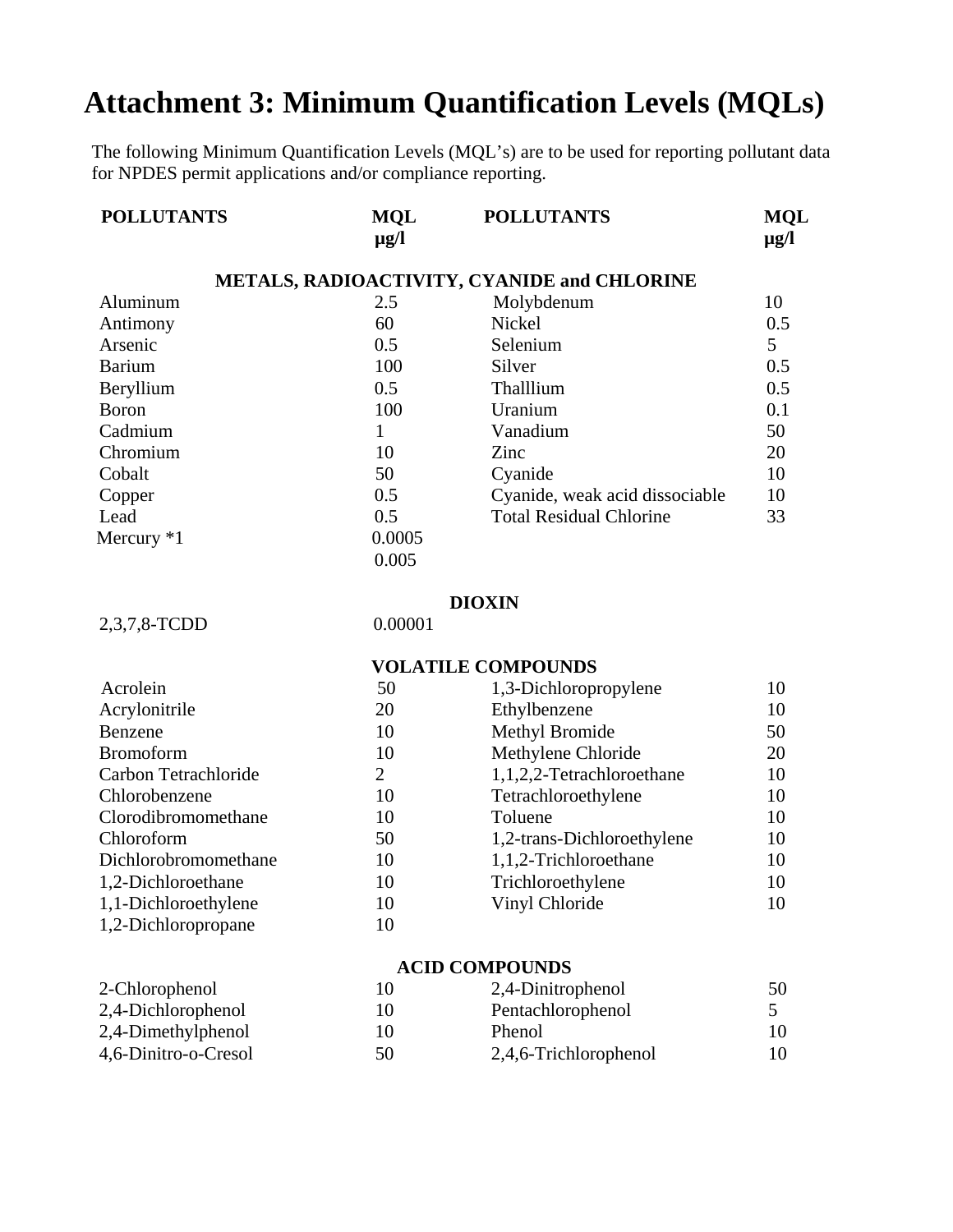| <b>POLLUTANTS</b> | <b>MOL</b><br>µg/l | <b>POLLUTANTS</b> | <b>MOL</b><br>$\mu$ g/l |
|-------------------|--------------------|-------------------|-------------------------|
|                   |                    |                   |                         |

#### **BASE/NEUTRAL**

| Acenaphthene                  | 10 | Dimethyl Phthalate        | 10 |
|-------------------------------|----|---------------------------|----|
| Anthracene                    | 10 | Di-n-Butyl Phthalate      | 10 |
| Benzidine                     | 50 | 2,4-Dinitrotoluene        | 10 |
| Benzo(a)anthracene            | 5  | 1,2-Diphenylhydrazine     | 20 |
| Benzo(a)pyrene                | 5  | Fluoranthene              | 10 |
| 3,4-Benzofluoranthene         | 10 | Fluorene                  | 10 |
| Benzo(k)fluoranthene          | 5  | Hexachlorobenzene         | 5  |
| Bis(2-chloroethyl)Ether       | 10 | Hexachlorobutadiene       | 10 |
| Bis(2-chloroisopropyl)Ether   | 10 | Hexachlorocyclopentadiene | 10 |
| Bis(2-ethylhexyl)Phthalate    | 10 | Hexachloroethane          | 20 |
| <b>Butyl Benzyl Phthalate</b> | 10 | $Indeno(1,2,3-cd)Pyrene$  | 5  |
| 2-Chloronapthalene            | 10 | Isophorone                | 10 |
| Chrysene                      | 5  | Nitrobenzene              | 10 |
| Dibenzo(a,h)anthracene        | 5  | n-Nitrosodimethylamine    | 50 |
| 1,2-Dichlorobenzene           | 10 | n-Nitrosodi-n-Propylamine | 20 |
| 1,3-Dichlorobenzene           | 10 | n-Nitrosodiphenylamine    | 20 |
| 1,4-Dichlorobenzene           | 10 | Pyrene                    | 10 |
| 3,3'-Dichlorobenzidine        | 5  | 1,2,4-Trichlorobenzene    | 10 |
| Diethyl Phthalate             | 10 |                           |    |

### **PESTICIDES AND PCBS**

| Beta-Endosulfan           | 0.02                                                        |
|---------------------------|-------------------------------------------------------------|
| Endosulfan sulfate        | 0.02                                                        |
| Endrin                    | 0.02                                                        |
| Endrin Aldehyde           | 0.1                                                         |
| Heptachlor                | 0.01                                                        |
| <b>Heptachlor Epoxide</b> | 0.01                                                        |
| <b>PCBs</b>               | 0.2                                                         |
| Toxaphene                 | 0.3                                                         |
|                           | 0.01<br>0.05<br>0.05<br>0.05<br>0.2<br>0.02<br>0.02<br>0.01 |

(MQL's Revised November 1, 2007)

Footnotes:

\*1 Default MQL for Mercury is 0.005 unless Part I of your permit requires the more sensitive Method 1631 (Oxidation / Purge and Trap / Cold vapor Atomic Fluorescence Spectrometry), then the MQL shall be 0.0005.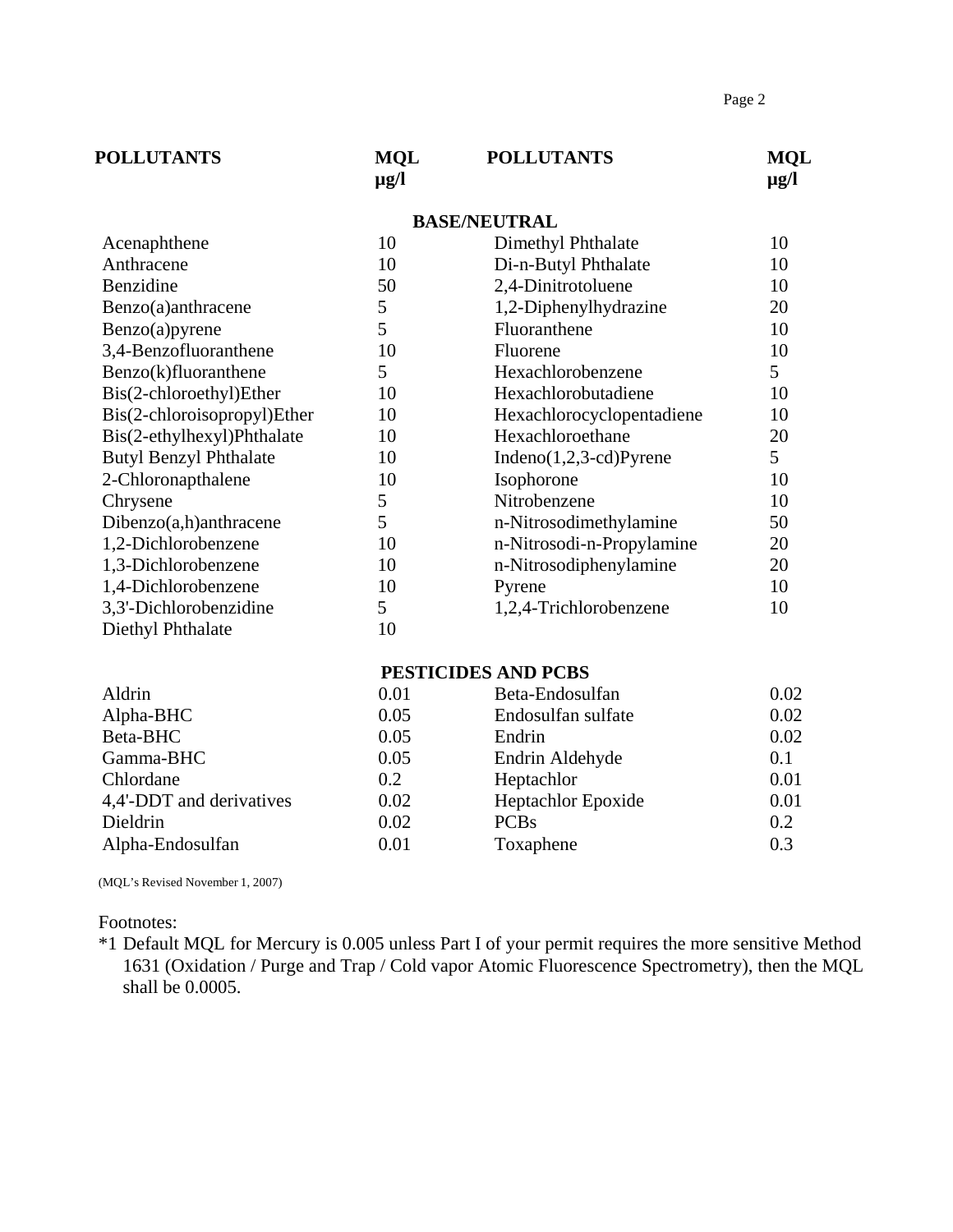# **Attachment 4: Sample and Test Requirements for Human Health Pollutants for Dischargers in New Mexico**

*The human health strategy is designed to be a one-time analysis to demonstrate that the facility, under current operations and flow, does not have the reasonable potential to exceed human health criteria through screening of a minimum of one sample. At re-application, the applicant may provide a signed certificate that certifies that no changes in process, chemicals used or a change in the nature of the discharge has occurred since the last human health test was conducted and that the previous testing was at the same MQL as shown on Attachment 4. The certification must be signed by the appropriate signatory as described in 40 CFR Part 122.22, contained in Part III of the permit (Standard Conditions).* 

New Mexico has more stringent testing requirements than required by EPA permit application forms. In addition to the appropriate EPA forms pollutant test data required above, New Mexico has additional human health pollutant testing. The following pollutant test data are required, analyzed to the MQL's as shown in Attachment 4 below, as follows:

1) **For sanitary waste treatment plants which have a design flow less than 1 MGD (million gallons per day)**: Discharges are deemed to be no reasonable potential to cause or contribute to a violation of human health criteria. Therefore, no additional data are required.

2) **All industrial discharges, and municipal discharges greater than or equal to 1 MGD** MUST test according to the following:

a) **For discharges to an ephemeral or intermittent stream which will not enter into a perennial stream or a permanent water pool**, except in direct response to precipitation or runoff, the following persistent pollutants MUST be analyzed and reported in the application:

Antimony, dissolved (D), arsenic, (D), nickel, (D), selenium, (D), thallium, (D), zinc, (D), aldrin, benzo(a)pyrene, chlordane, 4,4'-DDT and derivatives, Dieldrin, 2,3,7,8-TCDD dioxin, hexachlorobenzene, PCBs, and tetrachloroethylene

b) **For all other discharges**, all pollutants listed below MUST be analyzed and reported in the application:

Antimony, (D), Arsenic, (D), Nickel, (D), Selenium, (D), Thallium, (D), Zinc, (D), Cyanide, weak acid (D), 2,3,7,8-TCDD dioxin, Acrolein, Acrylonitrile, Benzene, Bromoform, Carbon Tetrachloride, Chlorobenzene, Chlorodibromomethane, Chloroform, Dichlorobromomethane, 1,2 Dichloroethane, 1,1 Dichloroethylene, 1,2 Dichloropropane, 1,3 Dichloropropene, Ethylbenzene, Methyl Bromide, Methylene Chloride, 1,1,2,2 Tetrachloroethane, Tetrachloroethylene, Toluene, 1,2 trans Dichloroethylene, 1,1,2 Trichloroethane, Trichloroethylene, Vinyl Chloride, 2-Chlorophenol, 2,4-Dichlorophenol, 2,4-Dimethylphenol, 2-Methyl-4,6- Dinitrophenol , 2,4-Dinitrophenol, Pentachlorophenol, Phenol, 2,4,6-Trichlorophenol, Acenaphthene , Anthracene, Benzidine , Benzo(a)anthracene, Benzo(a)pyrene, Benzo(b)fluoranthene, Benzo(k)fluoranthene, Bis(2-chloroethyl)Ether, Bis(2-chloroisopropyl)Ether, Bis(2-ethylhexyl)Phthalate, Butyl Benzyl Phthalate, 2- Chloronapthalene, Chrysene, Dibenzo(a,h)anthracene, 1,2-Dichlorobenzene, 1,3-Dichlorobenzene, 1,4-